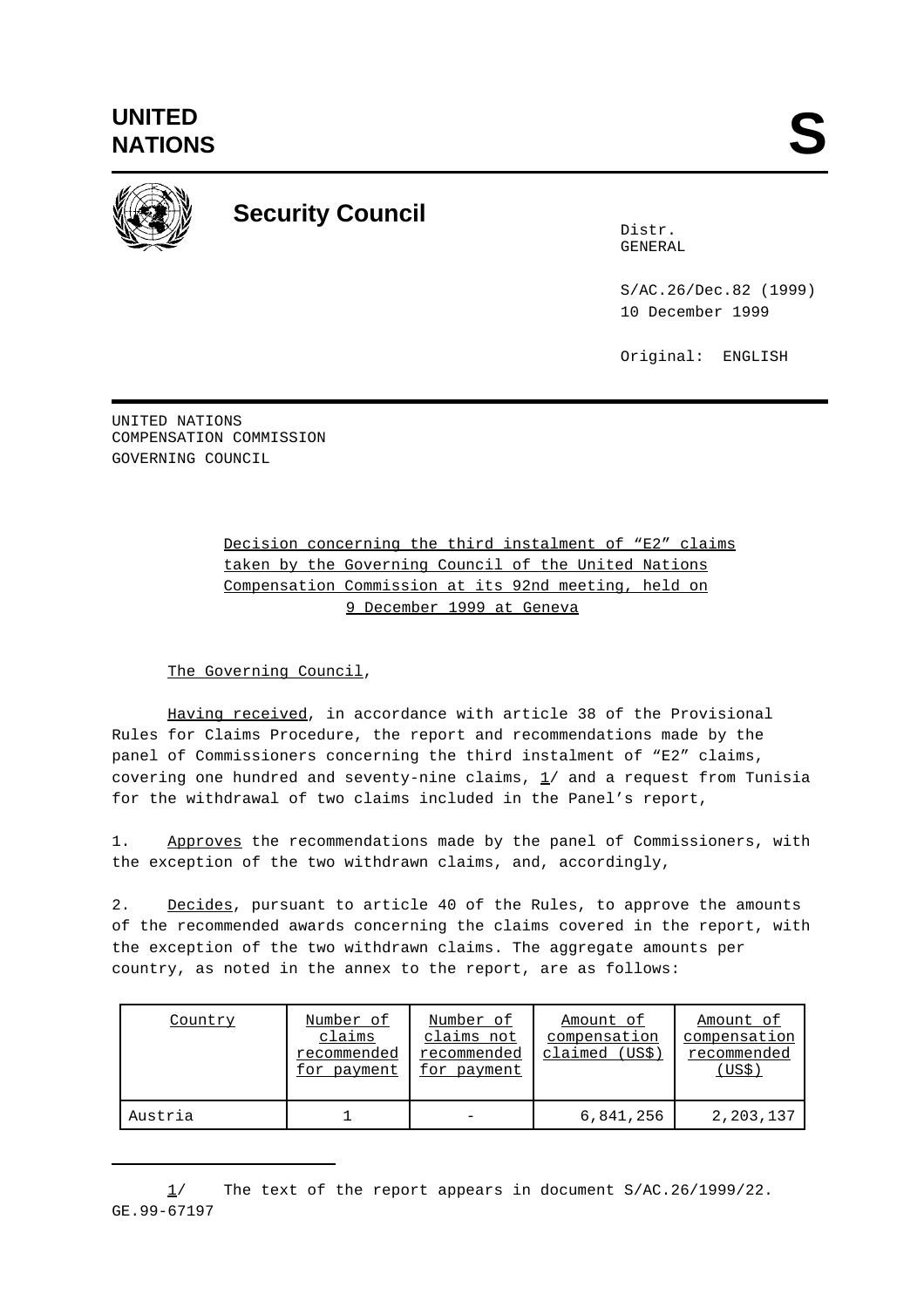## S/AC.26/Dec.82 (1999) Page 2

| Country                      | Number of<br>claims<br>recommended<br>for payment | Number of<br>claims not<br>recommended<br>for payment | Amount of<br>compensation<br>claimed (US\$) | Amount of<br>compensation<br>recommended<br>(US\$) |
|------------------------------|---------------------------------------------------|-------------------------------------------------------|---------------------------------------------|----------------------------------------------------|
| Belgium                      | $\overline{2}$                                    |                                                       | 3,081,432                                   | 682,564                                            |
| Brazil                       |                                                   | 1                                                     | 14,201,600                                  | nil                                                |
| Brunei<br>Darussalem         |                                                   | $\mathbf 1$                                           | 546,365                                     | nil                                                |
| Bulgaria                     | 1                                                 |                                                       | 23,630,458                                  | 2,847,883                                          |
| China                        | 1                                                 |                                                       | 19,420,663                                  | 14, 227, 307                                       |
| Cyprus                       | 8                                                 | 5                                                     | 26, 248, 161                                | 4,647,058                                          |
| Czech Republic               | $\mathbf 1$                                       |                                                       | 874,599                                     | 26,066                                             |
| Denmark                      | 1                                                 |                                                       | 3,508,304                                   | 3,025,573                                          |
| Egypt                        | $\overline{a}$                                    | 7                                                     | 428,504,189                                 | 47,547,427                                         |
| Ethiopia                     |                                                   | 1                                                     | 26, 914, 344                                | nil                                                |
| Finland                      | $\mathbf 1$                                       | $\qquad \qquad -$                                     | 346,727                                     | 96,581                                             |
| France                       | $\mathbf 1$                                       | 3                                                     | 63, 553, 718                                | 25,710,845                                         |
| Germany                      | $\overline{4}$                                    | 4                                                     | 55,809,352                                  | 2, 265, 219                                        |
| Greece                       | $\mathbf 1$                                       | $\overline{a}$                                        | 4,722,718                                   | 1,163,328                                          |
| Hungary                      | $\overline{\mathbf{c}}$                           |                                                       | 1,784,628                                   | 874,890                                            |
| India                        | 2                                                 |                                                       | 10,981,571                                  | 8,568,909                                          |
| Ireland                      | $\mathbf 1$                                       | $\mathbf 1$                                           | 275,954                                     | 159,879                                            |
| Iran, Islamic<br>Republic of | 1                                                 |                                                       | 560,373                                     | 56,808                                             |
| Israel                       | 1                                                 | $\sqrt{2}$                                            | 76,921,491                                  | 6,977,711                                          |
| Italy                        | 3                                                 | 5                                                     | 407, 328, 290                               | 7,095,813                                          |
| Japan                        | $\mathbf 1$                                       |                                                       | 1,537,619                                   | 1,365,636                                          |
| Jordan                       | $\overline{a}$                                    | 4                                                     | 388,065,908                                 | 15, 911, 159                                       |
| Liberia                      | 10                                                | 19                                                    | 2,035,173                                   | 754,014                                            |
| Luxembourg                   |                                                   | 1                                                     | 1,666,969                                   | nil                                                |
| Malta                        | 3                                                 | 2                                                     | 7,998,393                                   | 57,857                                             |
| Netherlands                  | $\overline{a}$                                    | 6                                                     | 220, 744, 771                               | 29,841,460                                         |
| Norway                       | $\overline{a}$                                    | 1                                                     | 1,809,111                                   | 473,310                                            |
| Pakistan                     | $\qquad \qquad -$                                 | $\mathbf 1$                                           | 15,826,509                                  | nil                                                |
| Panama                       | 3                                                 | 4                                                     | 381,497                                     | 186,986                                            |
| Poland                       | 2                                                 |                                                       | 11,374,916                                  | 66,311                                             |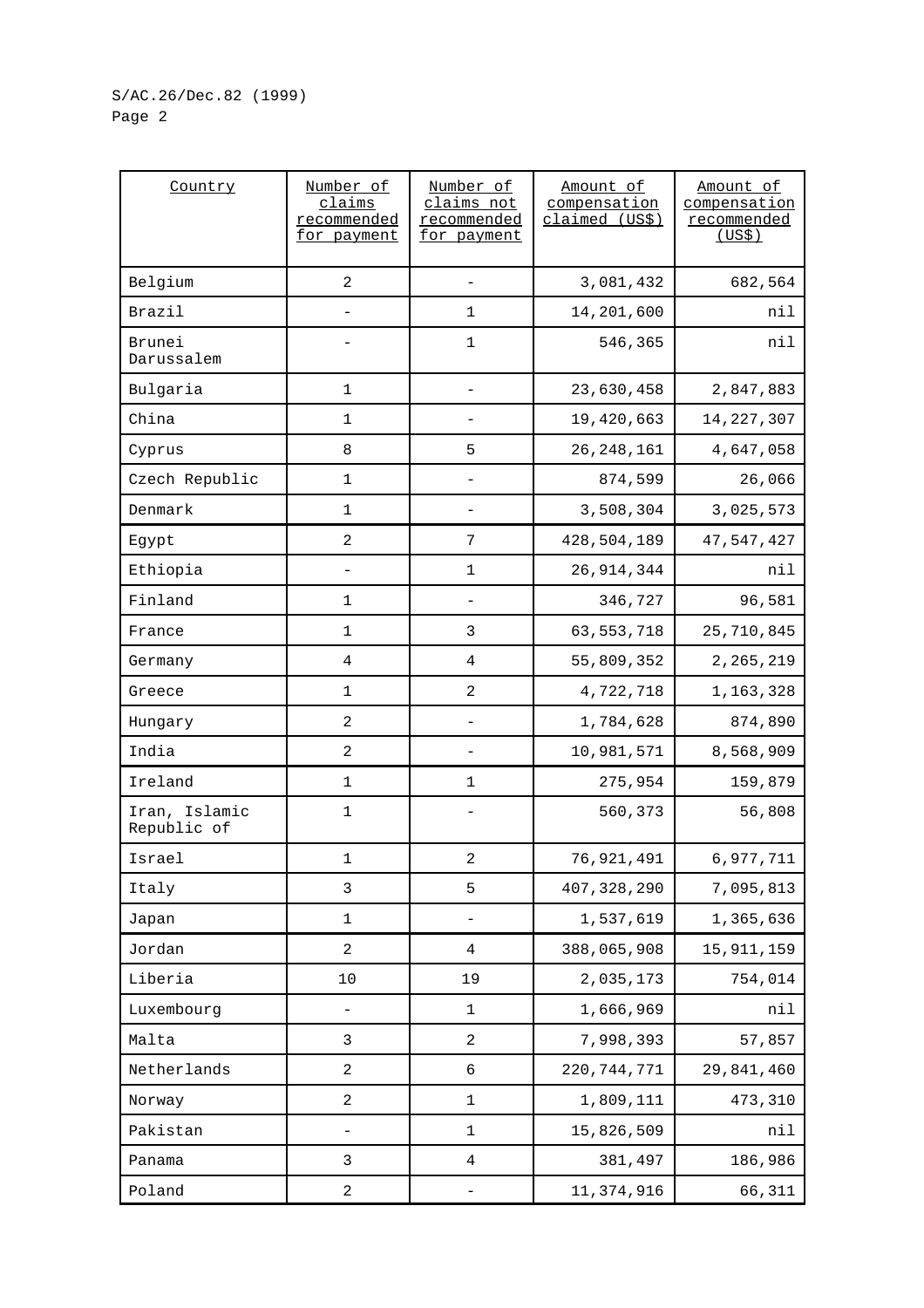| Country                               | Number of<br>claims<br>recommended<br>for payment | Number of<br>claims not<br>recommended<br>for payment | Amount of<br>compensation<br>claimed (US\$) | Amount of<br>compensation<br>recommended<br>(US\$) |
|---------------------------------------|---------------------------------------------------|-------------------------------------------------------|---------------------------------------------|----------------------------------------------------|
| Portugal                              |                                                   | 1                                                     | 134,866                                     | nil                                                |
| Republic of<br>Korea                  | $\mathbf{1}$                                      |                                                       | 5,238,560                                   | 4,699,547                                          |
| Russian<br>Federation                 | $\mathbf{1}$                                      |                                                       | 29, 231, 313                                | 6,058,610                                          |
| Saudi Arabia                          | $\overline{2}$                                    | 1                                                     | 4,193,957                                   | 308,808                                            |
| Singapore                             |                                                   | $\mathbf 1$                                           | 1,648,848                                   | nil                                                |
| Spain                                 | $\mathbf{1}$                                      | 1                                                     | 169,771                                     | 82,647                                             |
| Sri Lanka                             | $\mathbf{1}$                                      |                                                       | 2,479,052                                   | 690,540                                            |
| Sudan                                 | $\overline{a}$                                    |                                                       | 98,408,525                                  | 28,671,034                                         |
| Sweden                                | 1                                                 |                                                       | 1,034,843                                   | 10,803                                             |
| Switzerland                           | $\mathbf{1}$                                      | $\qquad \qquad -$                                     | 40,989,738                                  | 8,207,915                                          |
| Thailand                              | $\mathbf{1}$                                      |                                                       | 17,098,310                                  | 9,687,326                                          |
| Turkey                                | 6                                                 | 2                                                     | 40,126,862                                  | 23,971,642                                         |
| United Arab<br>Emirates               | $\mathbf{1}$                                      | $\mathbf 1$                                           | 11, 425, 930                                | 8,782,826                                          |
| United Kingdom                        | $\sqrt{6}$                                        | $7\phantom{.}$                                        | 64,780,986                                  | 13,635,530                                         |
| United States<br>of America           | 4                                                 | 5                                                     | 7,314,184                                   | 4,827,371                                          |
| Yugoslavia,<br>Federal<br>Republic of | $\mathbf{1}$                                      |                                                       | 8,713,599                                   | 3,409,141                                          |
| Total                                 | 88                                                | 89                                                    | 2,160,486,403                               | 289,877,471                                        |

3. Reaffirms that when funds become available payments shall be made in accordance with decision 73 (S/AC.26/Dec.73 (1999)),

4. Recalls that when payments are made in accordance with decision 73 (S/AC.26/Dec.73 (1999)) and pursuant to the terms of decision 18 (S/AC.26/Dec.18 (1994)), Governments shall distribute amounts received to the designated claimants in respect of approved awards within six months of receiving payment, and shall, not later than three months after the expiration of this time limit, provide information on such distribution,

5. Takes note, of the withdrawal of the two claims submitted by Tunisia, which was received after the Panel signed the report and submitted its report and recommendations to the Governing Council,